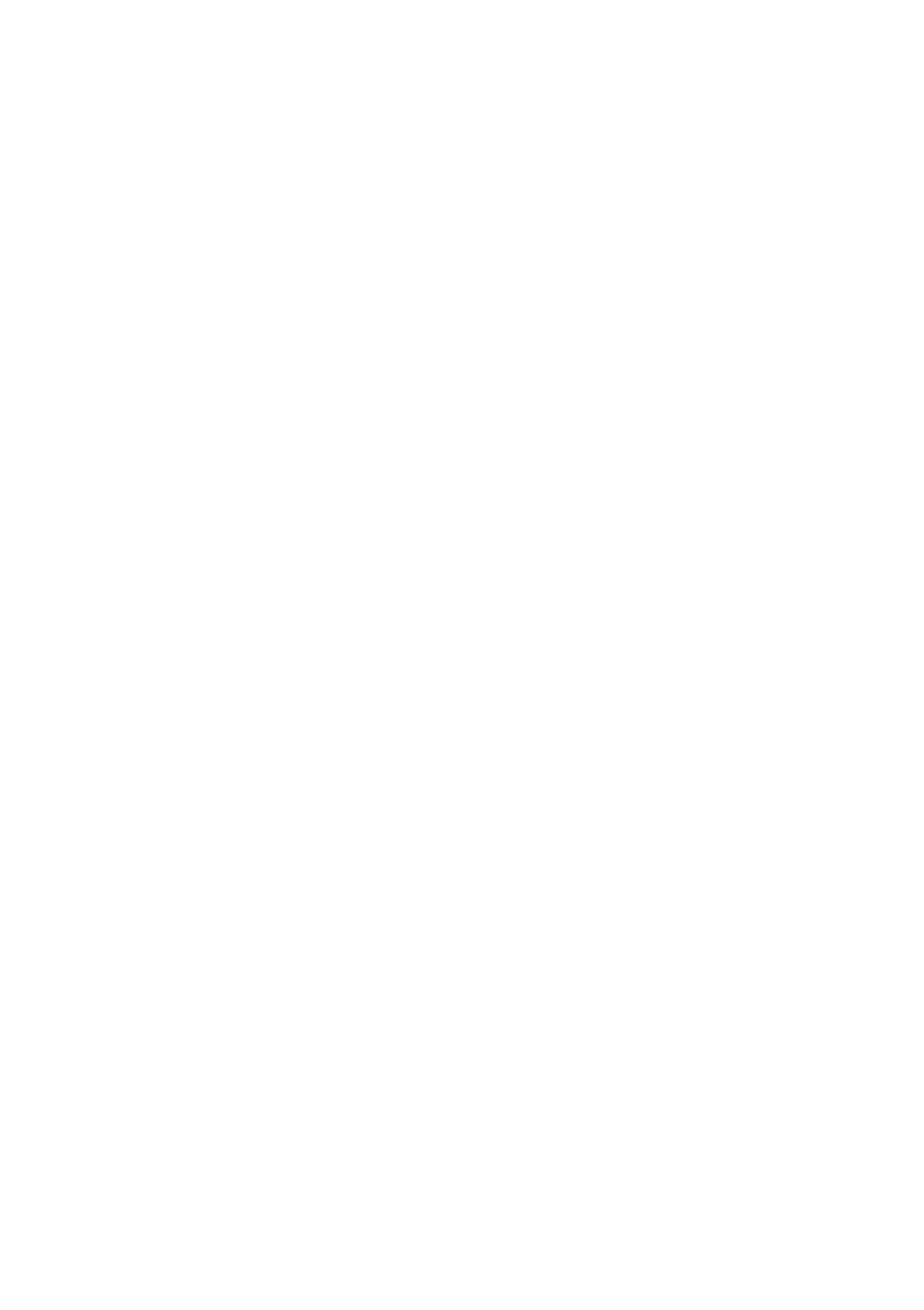## O Magnum Mysterium – M Lauridsen Choir

I Was Glad – H Parry Choir

# Welcome and Opening Prayer

Rev'd Dr Sharon Smith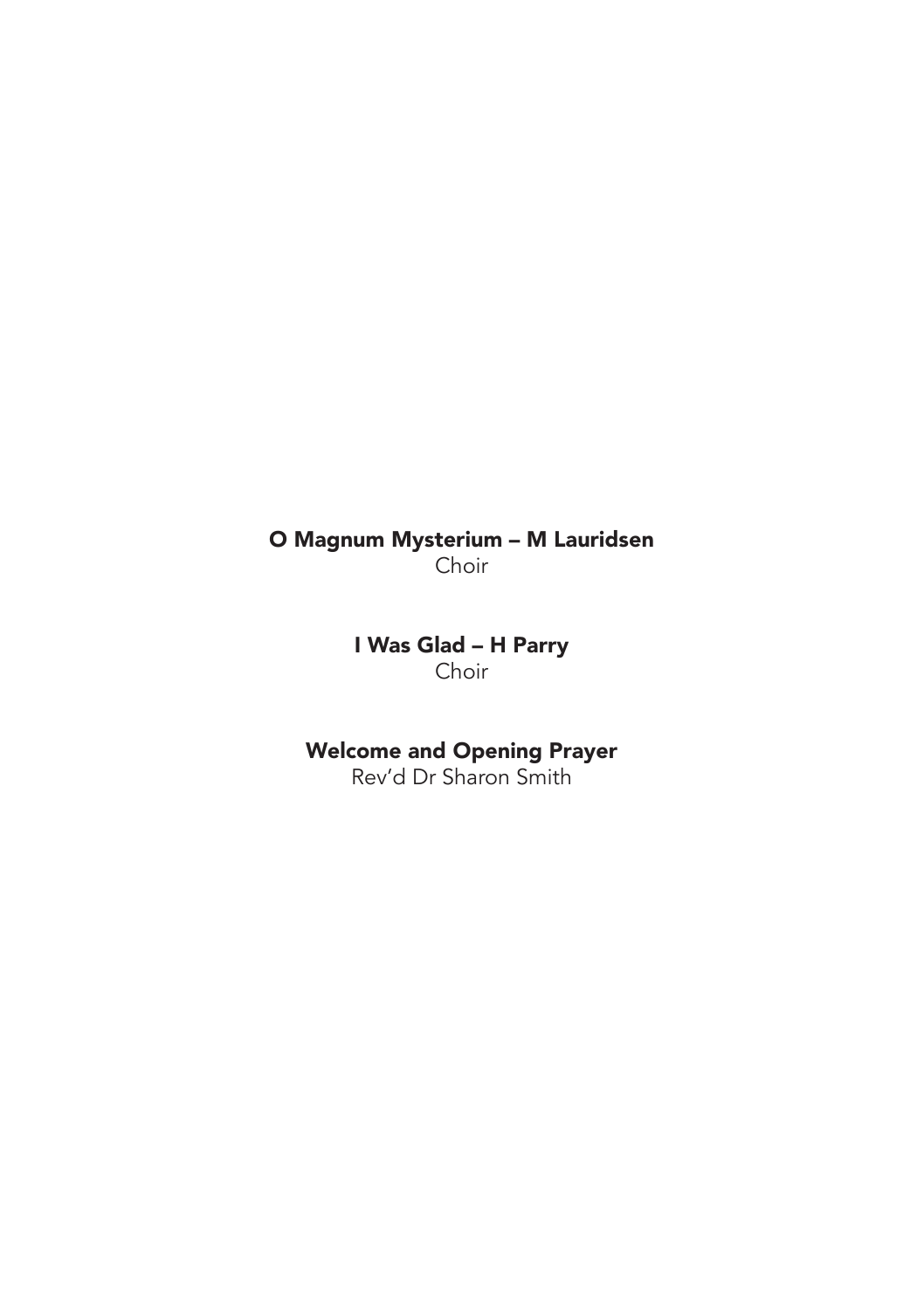## Hymn:

All my hope on God is founded; he doth still my trust renew. Me through change and chance he guideth, only good and only true. God unknown, he alone calls my heart to be his own.

Human pride and earthly glory, sword and crown betray his trust; what with care and toil he buildeth, tower and temple, fall to dust. But God's power, hour by hour, is my temple and my tower.

God's great goodness aye endureth, deep his wisdom, passing thought: splendour, light, and life attend him, beauty springeth out of naught. Evermore, from his store new-born worlds rise and adore.

Daily doth th' Almighty giver bounteous gifts on us bestow; his desire our soul delighteth, pleasure leads us where we go. Love doth stand, at his hand; joy doth wait on his command.

Still from earth to God eternal sacrifice of praise be done, high above all praises praising for the gift of Christ his Son. Christ doth call, one and all: ye who follow shall not fall.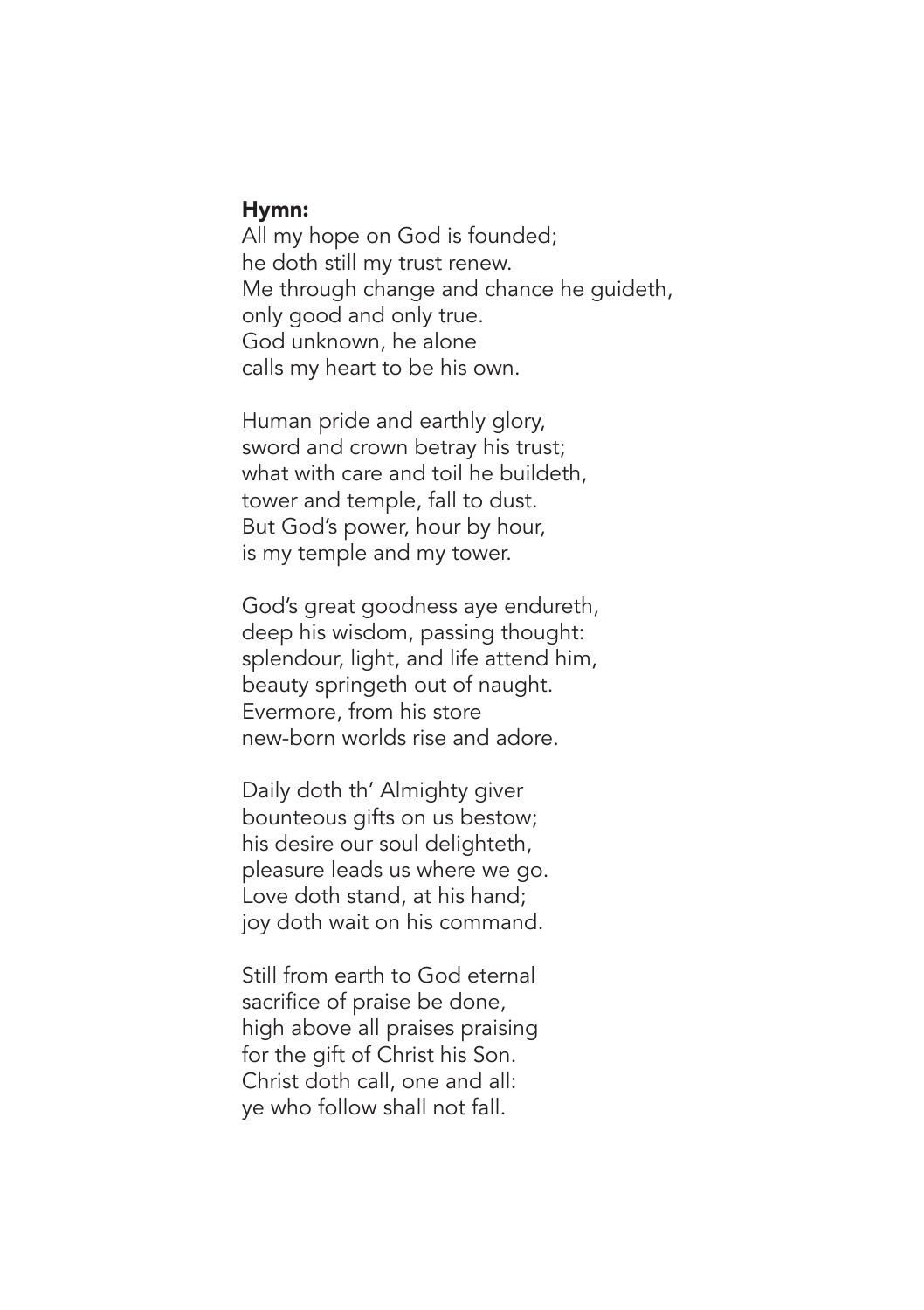## Nick Beston

#### Sarah's favourite Hymn:

In Christ alone my hope is found He is my light, my strength, my song This cornerstone, this solid ground Firm through the fiercest drought and storm What heights of love, what depths of peace When fears are stilled, when strivings cease My comforter, my all in all Here, in the love of Christ, I stand

In Christ alone, who took on flesh Fullness of God in helpless babe This gift of love and righteousness Scorned by the ones he came to save 'Til on that cross, as Jesus died The wrath of God was satisfied For every sin, on him, was laid Here, in the death of Christ, I live

There in the ground, his body lay Light of the world, by darkness, slain Then bursting forth in glorious day Up from the grave, he rose again And as he stands in victory Sin's curse has lost its grip on me For I am his and he is mine Bought with the precious blood of Christ

No guilt in life, no fear in death This is the power of Christ in me From life's first cry to final breath Jesus commands my destiny No power of hell, no scheme of man Could ever pluck me from his hand 'Til he returns or calls me home Here, in the power of Christ, I stand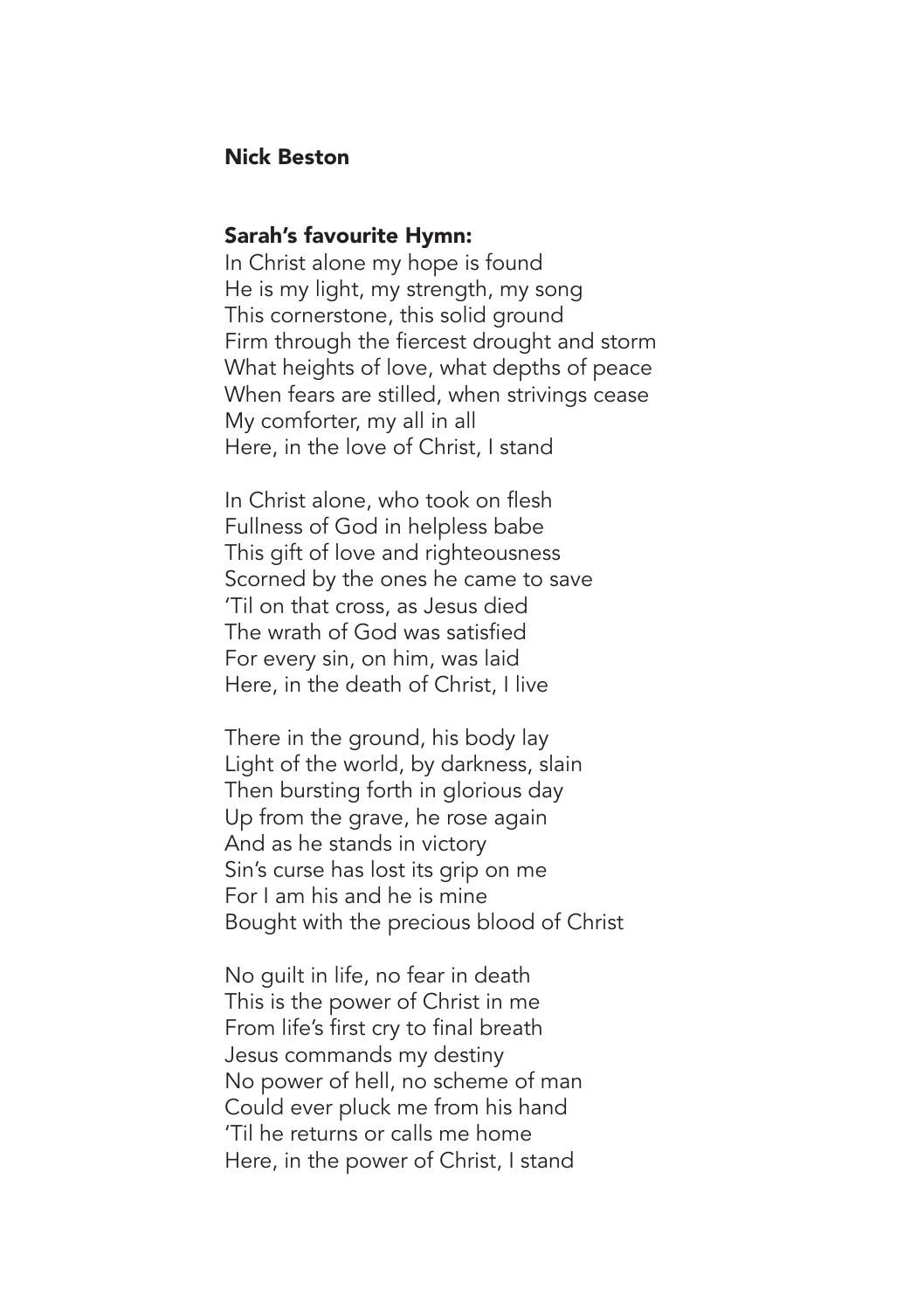## Ben Carr

#### Hymn:

O Jesus, I have promised To serve Thee to the end; Be Thou forever near me, My Master and my Friend; I shall not fear the battle If Thou art by my side, Nor wander from the pathway If Thou wilt be my Guide.

O let me hear Thee speaking In accents clear and still, Above the storms of passion, The murmurs of self-will; O speak to reassure me, To hasten, or control; O speak, and make me listen, Thou Guardian of my soul.

O Jesus, Thou hast promised To all who follow Thee That where Thou art in glory There shall Thy servants be; And, Jesus, I have promised To serve Thee to the end; O give me grace to follow My Master and my Friend.

O let me see Thy footmarks, And in them plant mine own; My hope to follow duly Is in Thy strength alone. O guide me, call me, draw me, Uphold me to the end; And then in heaven receive me, My Saviour and my Friend.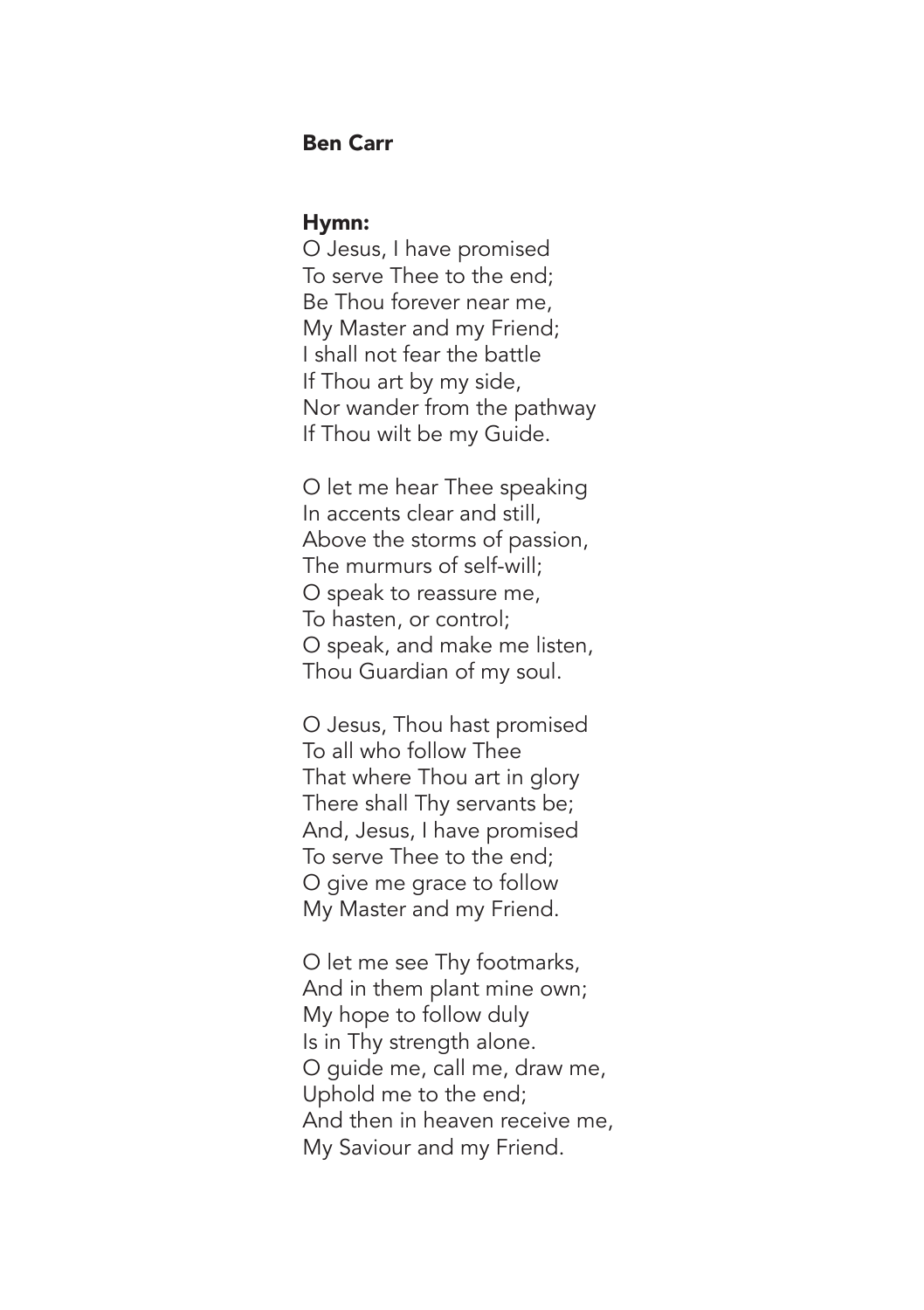Reading: Alexander Gordon-Wood

*"But blessed is the one who trusts in the Lord,* whose confidence is in him. *They will be like a tree planted by the water* that sends out its roots by the stream. It does not fear when heat comes; its leaves are always green. *It has no worries in a year of drought* and never fails to bear fruit."

- Jeremiah 17:7-8

Then I saw "a new heaven and a new earth," for the first heaven and the first earth had passed away, and there was no longer any sea. I saw the Holy City, the new Jerusalem, coming down out of heaven from God, prepared as a bride beautifully dressed for her husband. And I heard a loud voice from the throne saying, "Look! God's dwelling place is now among the people, and he will dwell with them. They will be his people, and God himself will be with them and be their God. 'He will wipe every tear from their eyes. There will be no more death' or mourning or crying or pain, for the old order of things has passed away."

He who was seated on the throne said, "I am making everything new!"

- Revelation 21:1-5a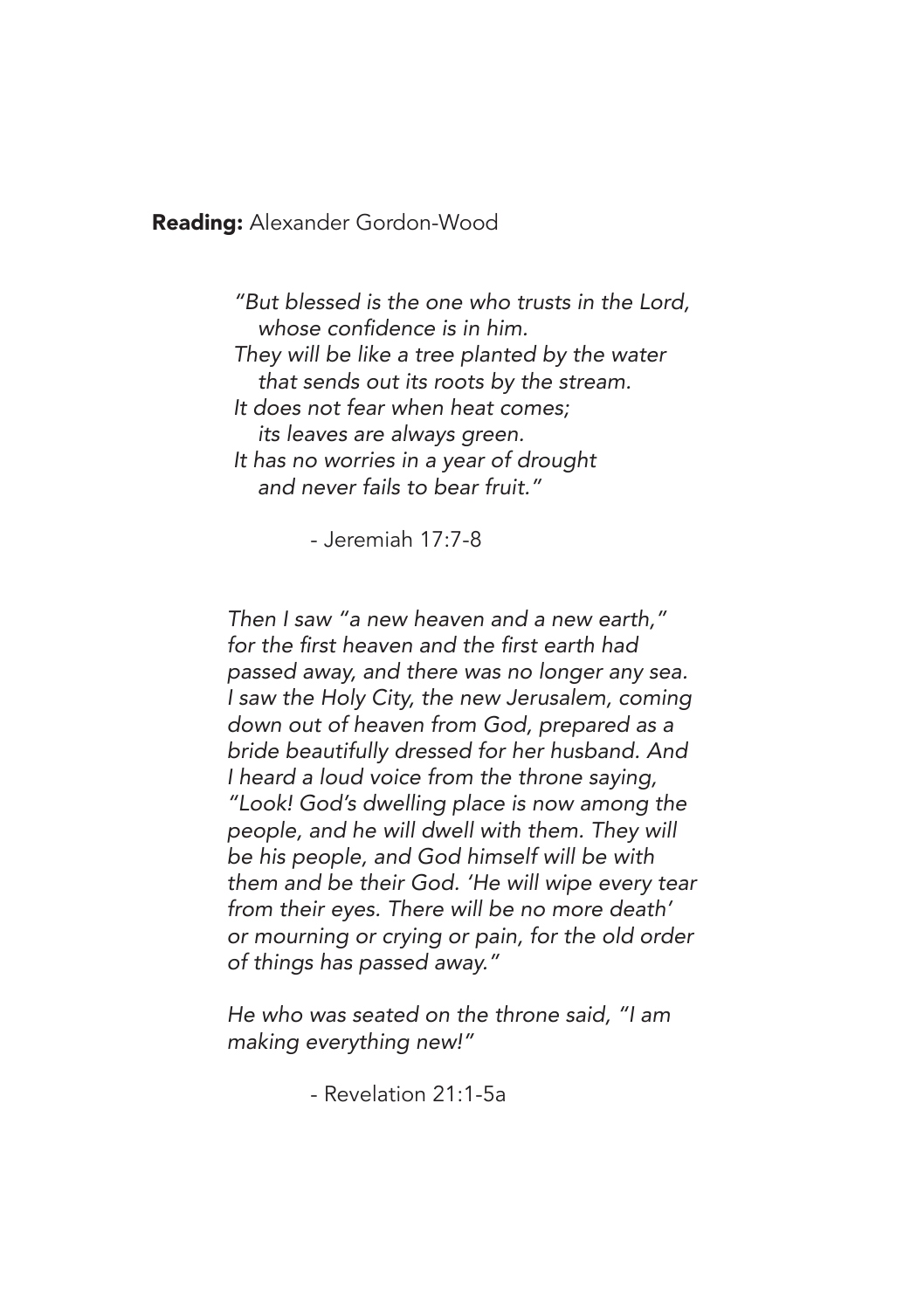# Address

Rev'd Dr Sharon Smith

# Te Deum - W Walton

Choir

# Prayers

Rev'd Dr Jenny Warrington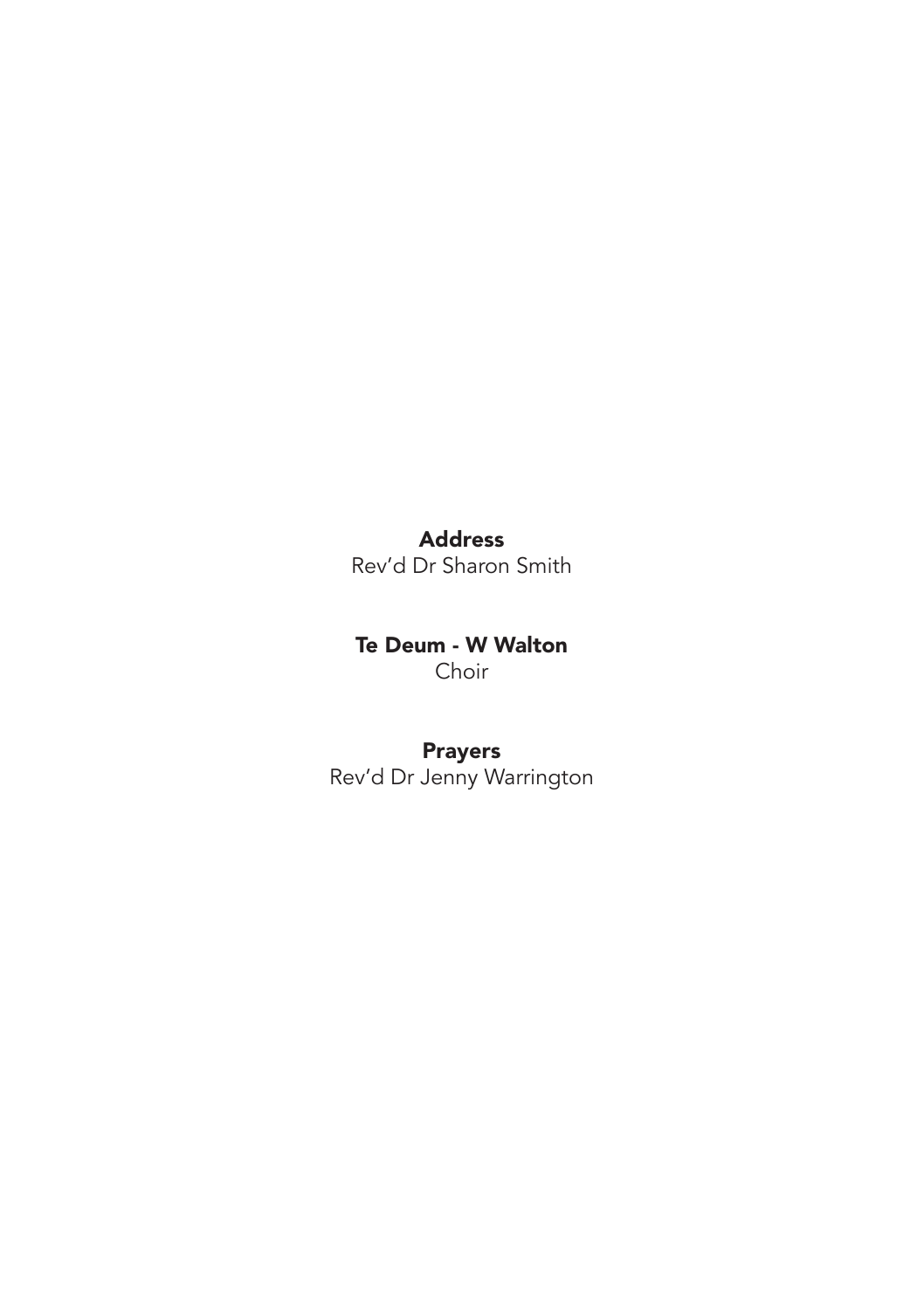## Hymn:

*(verses 3 and 4 choir only please)*

All people that on earth do dwell, Sing to the Lord with cheerful voice. Him serve with fear, His praise forth tell; Come ye before Him and rejoice.

The Lord, ye know, is God indeed; Without our aid He did us make; We are His folk, He doth us feed, And for His sheep He doth us take.

O enter then His gates with praise; Approach with joy His courts unto; Praise, laud, and bless His name always, For it is seemly so to do.

For why? the Lord our God is good; His mercy is for ever sure; His truth at all times firmly stood, And shall from age to age endure.

To Father, Son and Holy Ghost, The God whom Heaven and earth adore, From men and from the angel host Be praise and glory evermore.

## Prayer and Blessing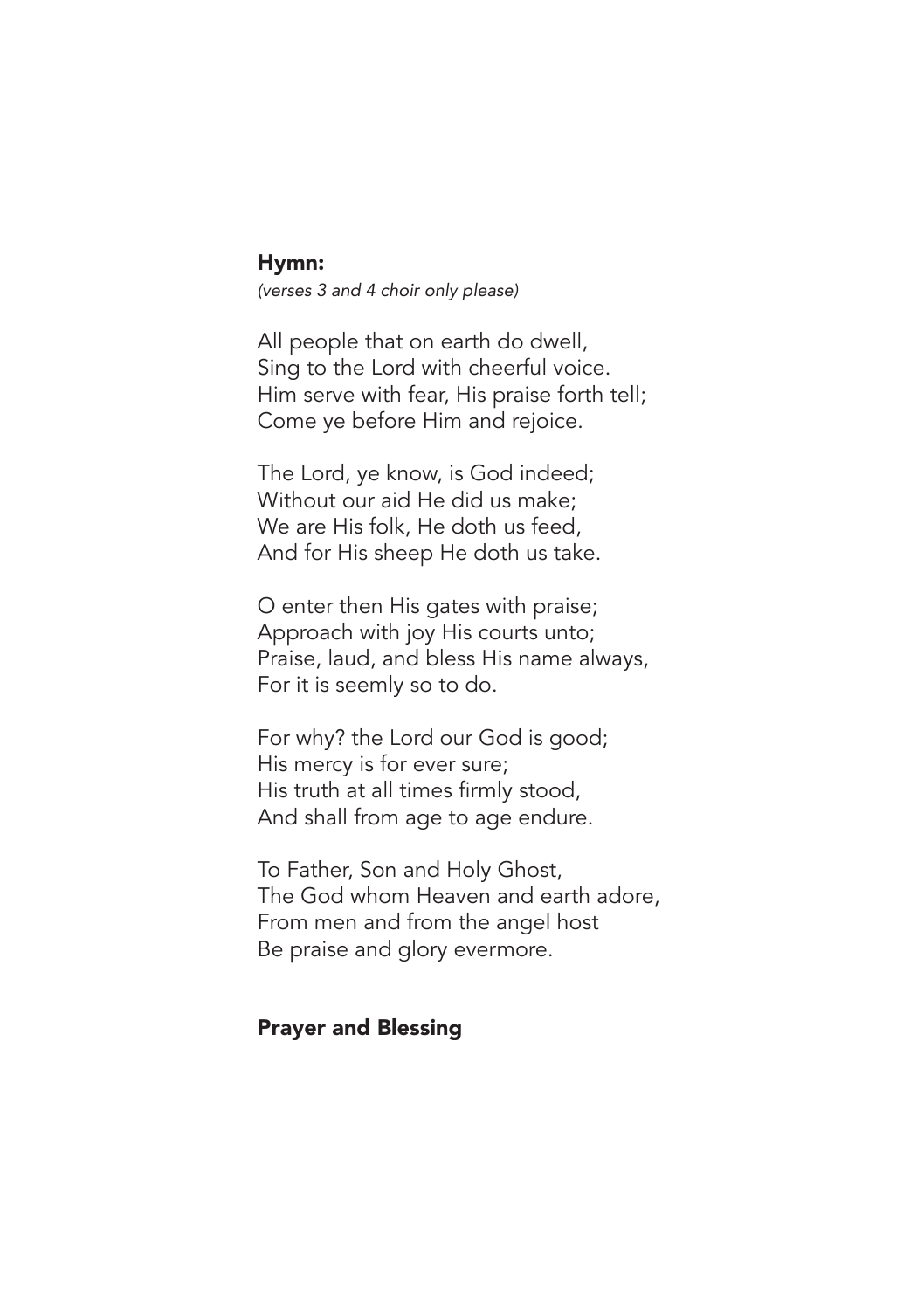Nick and family would like to thank everyone for their kind messages, gifts and support over recent weeks and to you all for being here today to celebrate Sarah's life.

After the service you are invited to join us for refreshments in the church hall.

Downstairs in the undercroft there will be games and activities for the children.

Also in the church hall there are family photo albums with thousands of images that Sarah put together for you to enjoy.

To make a donation in memory of Sarah there are boxes as you leave the church or to donate online please go to:

www.nickbeston.com/sarah

Donations will be shared between Brain Tumour Research and the Bromley Youth Music Trust.

Thank you.

Many thanks to all the musicians who have performed today especially conductor Philip Berg and organist Lucy Morrell.

> Hymn brass arrangements and William Walton Te Deum arranged by Alfie Beston.